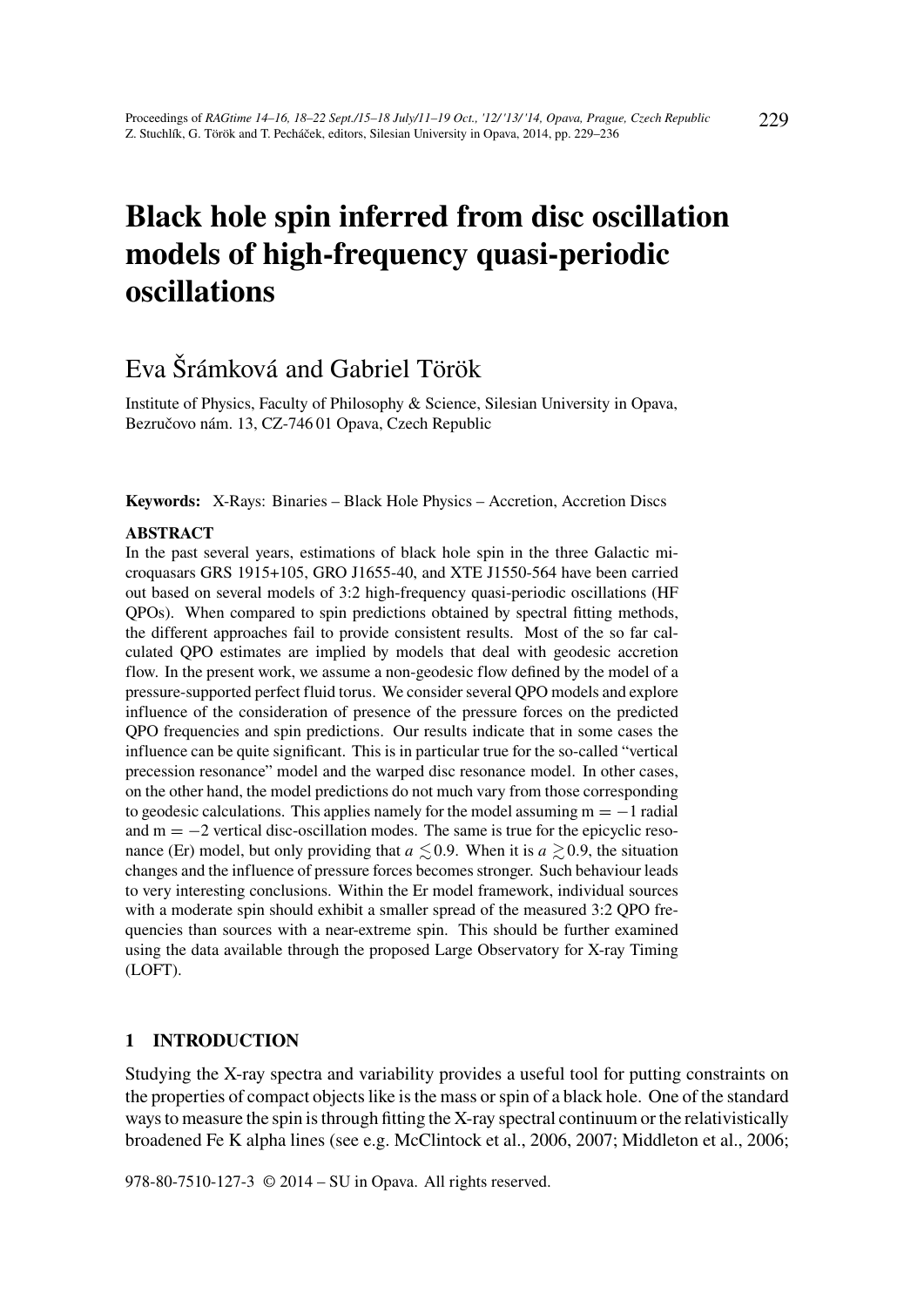## 230 *E. Šrámková and G. Török*

Table 1. Properties of the three microquasars GRO 1655-40, GRS 1915+105, and XTE 1550-564. The individual columns display the frequencies of the lower and upper QPO peaks (Strohmayer, 2001; Remillard et al., 2002, 2003), the mass estimates (Greene et al., 2001; Greiner et al., 2001; Orosz et al., 2002; McClintock and Remillard, 2003), and the spin predictions carried out by the spectral fitting methods.

| Source       | $v_{I}$ [Hz] | $v_{\text{II}}$ [Hz] | Mass $[M_{\odot}]$ | a                                             |
|--------------|--------------|----------------------|--------------------|-----------------------------------------------|
| GRO 1655-40  | 300          | 450                  | $6.0 - 6.6$        | $0.65 - 0.80*$<br>$0.97 - 0.99^{\dagger}$     |
| GRS 1915+105 | 113          | 168                  | $10.0 - 18.0$      | $0.98 - 1.00^{\Delta}$<br>$\sim 0.7^{\nabla}$ |
| XTE 1550-564 | 184          | 276                  | $8.4 - 10.8$       | $0.75 - 0.77^{\ominus}$                       |

<sup>∗</sup>From McClintock et al. (2007). †From Miller et al. (2009). <sup>∆</sup>From McClintock et al. (2006).

 $\nabla$  From Middleton et al. (2006).  $\Theta$  From Miller et al. (2009).

Done et al., 2007; Miller, 2007; Shafee et al., 2008; McClintock et al., 2010, 2011, 2014). Within the recent years, another approach has been gaining popularity – the determination of their properties through the theory of high-frequency quasi-periodic oscillations (HF QPOs).

The quasiperiodic modulation of the X-ray flux, which occurs at frequencies comparable to frequencies of orbital motion, has been observed in the X-ray power density spectra of the low-mass X-ray binaries for several decades (see, e.g. van der Klis, 2006; Belloni and Stella, 2014, for a review). In the black hole systems, the HF QPOs appear at frequencies that often form rational ratios with a preferred ratio of 3:2 (Abramowicz and Kluzniak, 2001; ´ McClintock and Remillard, 2003, see Table 1). A significant amount of models proposed to explain the 3:2 HF QPOs deal with orbital motion and some oscillatory modes of the accretion disc. Such models relate the observed QPO frequencies to the corresponding orbital and disc-oscillation frequencies that are often defined by certain combination of the orbital Keplerian frequency and the radial and vertical epicyclic frequencies. In Kerr geometry, these frequencies depend on mass and spin of the black hole, and it is therefore possible to determine the black hole mass or spin from the observed 3:2 QPO frequencies and the specific QPO model. Such spin estimations have been carried out by several authors in the past (Wagoner et al., 2001; Abramowicz and Kluzniak, 2001; Kato, 2004; Török ´ et al., 2005, 2011).

Most of the so-far obtained black hole spin estimations based on the QPO models have been obtained considering a geodesic accretion flow. In the case of more general flows, non-geodesic effects connected to, e.g. pressure gradients, magnetic fields or other forces may have potentially significant impact on the spin predictions implied by these models. Here we aim to quantify such impact in the particular case of non-geodesic influence introduced by pressure forces that are present in a specific type of accretion flow modelled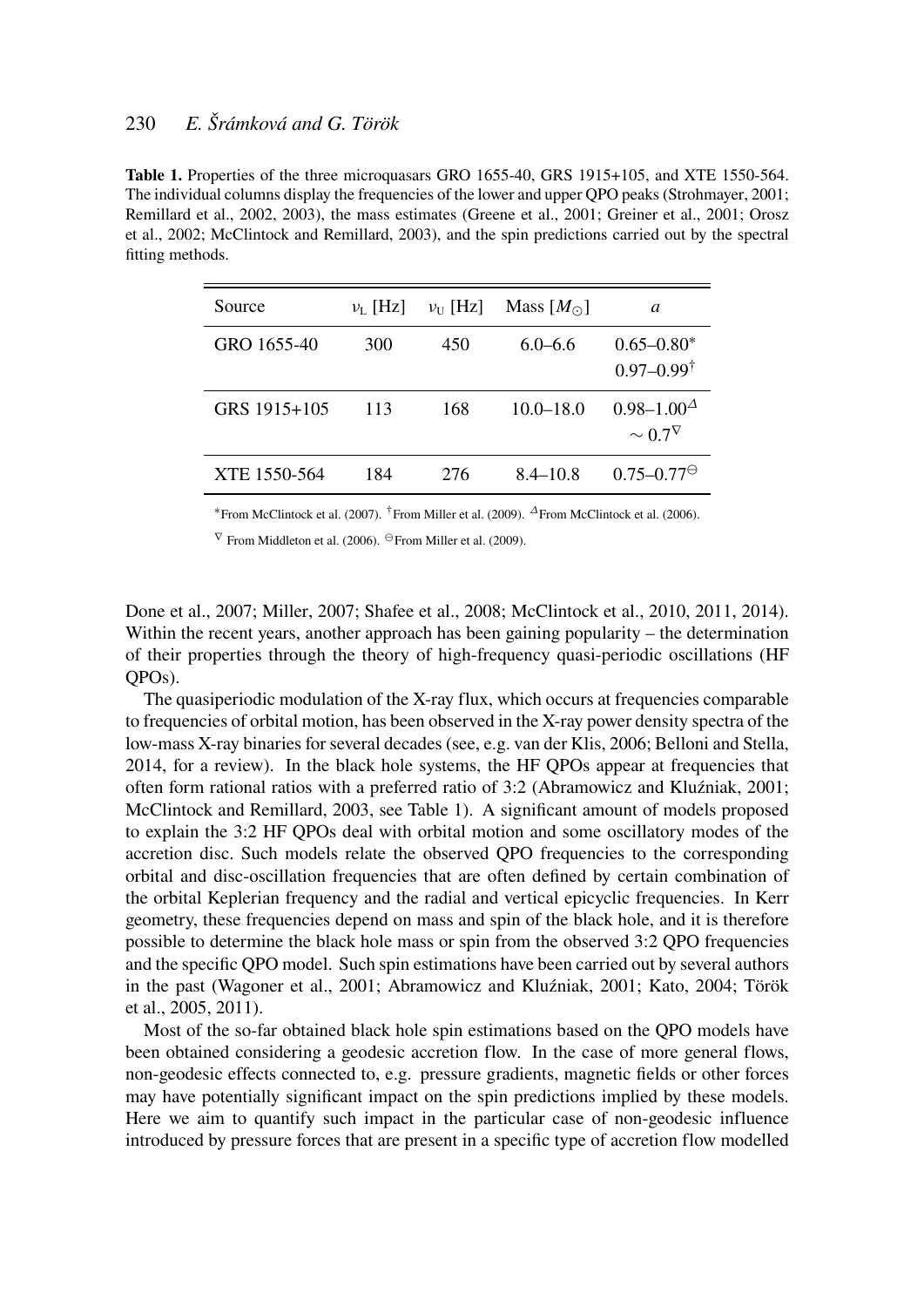

**Figure 1.** After Šrámková et al. (2015a). Frequencies  $v_r^*$  and  $v_\theta^*$  of m = 0 radial and vertical discoscillation modes calculated at the centre of the torus,  $r = r_c$ , plotted for various torus thickness ( $\beta$ ) and black hole spin *a*. The calculated frequency values tend to decrease with increasing torus size.

by a pressure-supported, perfect fluid torus. The properties of epicyclic modes of torus oscillations, e.g. modifications to their frequencies due to pressure gradients present in the torus, were calculated by Blaes et al. (2007) in the pseudo-Newtonian approximation and later generalised by Straub and Šrámková (2009) for Kerr geometry.

We assume here several QPO models that were discussed by Török et al. (2011) who calculated spin values predicted by the models dealing with purely geodesic flow for three Galactic microquasars displaying the 3:2 twin-peak HF QPOs – GRS 1915+105, GRO J1655-40, and XTE J1550-564. Using the results of Straub and Šrámková (2009), we carry out the estimates of black hole spin based on the several previously assumed QPO models considering non-geodesic accretion flow of the pressure-supported torus. In this paper, we provide a short summary of the current findings explored by Šrámková et al. (2015a,b).

### 2 MODEL OF EQUILIBRIUM PRESSURE-SUPPORTED TORUS

The slightly non-geodesic accretion flow considered in this work is modelled by an equilibrium, slightly non-slender pressure-supported perfect fluid torus, which orbits a rotating Kerr black hole and has a constant specific angular momentum distribution. A detailed description of such model of torus is given in Straub and Šrámková (2009). In this accretion flow, the radial and vertical epicyclic oscillations of the fluid are modified by the pressure forces. These modifications were explored by Straub and Šrámková who calculated explicit formulae for the pressure corrections to epicyclic frequencies in a slightly non-slender constant specific angular momentum torus orbiting a Kerr black hole. In Figure 1, we illustrate how the pressure effects modify the frequencies of the axisymmetric  $m = 0$  oscillation modes.

#### 3 DISC-OSCILLATION QPO MODELS

We focus our attention on the so-called 'disc-oscillation' QPO models that involve various oscillatory modes of accretion disc oscillations. The list of the considered models and their corresponding frequency relations of the lower and upper QPO is summarised in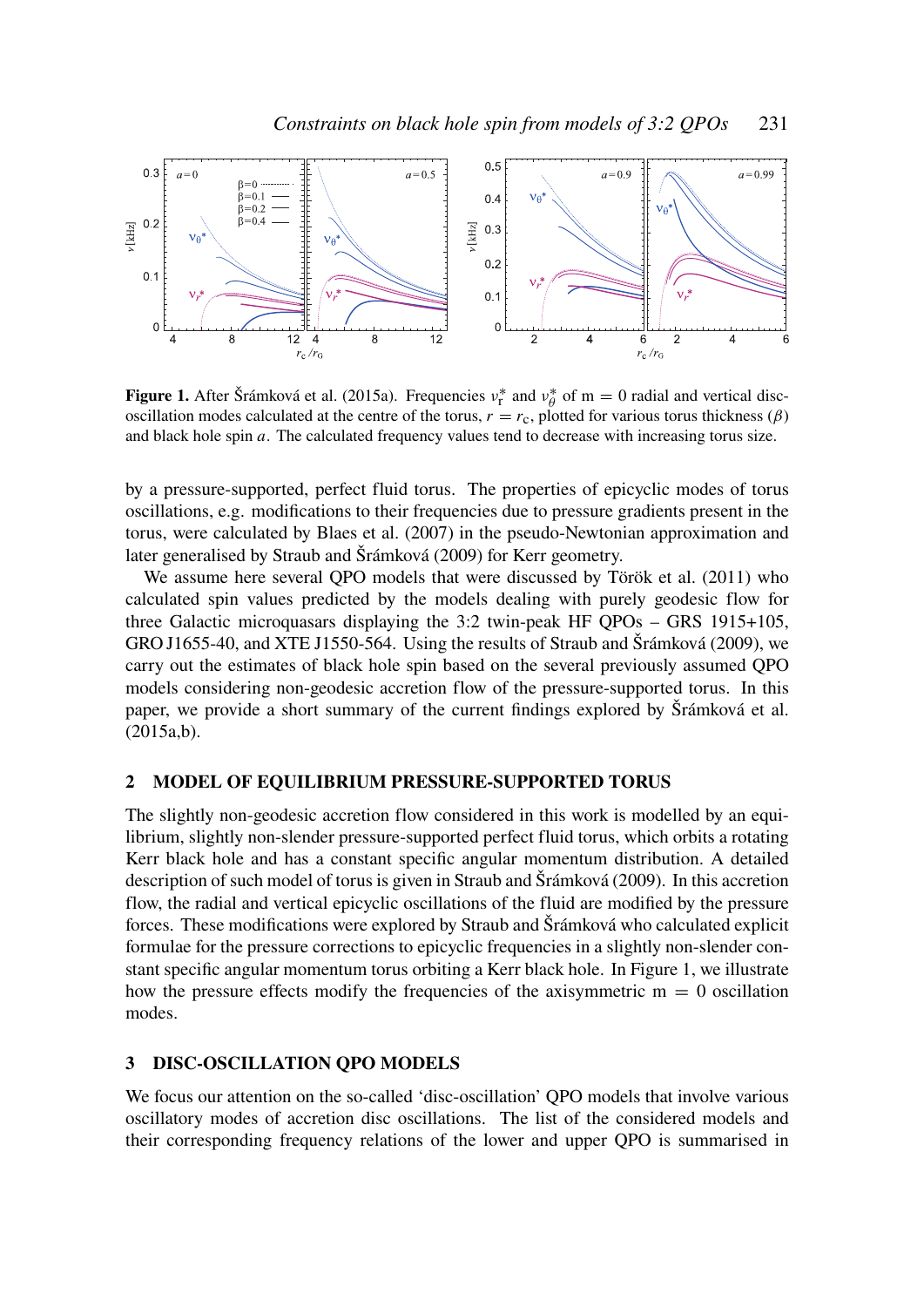

Figure 2. *Left:* After Török et al. (2011). Curves *M*(*a*) implied by the individual geodesic models. The light yellow rectangle indicates the observationally determined interval of  $v_U \times M$  including each of the individual microquasars. The colour boxes are drawn for the QPO independent mass and spin estimates given by different authors. *Right:* Pressure corrections implied for the RP1 and WD model. The geodesic case is marked by the blue line. In the case of WD model, the corrections grow with increasing torus thickness (the value  $\beta^*$  corresponds to the maximal allowed thickness). For the RP1 model, the situation is more complicated. For each value of *a*, there is a specific limit value of the torus thickness that does not allow the required frequency ratio. The resulting estimates indicated by the shadow area are then carried out numerically.

Table 2. It comprehends the "warped disc" (WD) model (Kato, 2004) that in general assumes oscillation modes in a warped accretion disc. Then there is the "3:2 epicyclic resonance" model of Abramowicz and Kluźniak that attributes the twin-peak HF QPOs to a non-linear resonance between two axisymmetric epicyclic accretion disc oscillation modes. Furthermore, there are another two resonance models that we denote as the "RP1" model (Bursa, 2005) and the "RP2" model (Török et al., 2011). Both of these models deal with a certain combination of non-axisymmetric disc-oscillations modes. More details on these models can be found in Török et al. (2011).

#### 4 SPIN ESTIMATES IMPLIED BY THE NON-GEODESIC QPO MODELS

We use here the formulae for pressure corrections to epicyclic frequencies calculated by Straub and Šrámková. From the 3:2 observed QPO frequencies and estimated ranges of mass of the three microquasars, we infer the spin predicted by the QPO models. For our calculations, we take into account relevant properties of the three microquasars summarized in Table 1. Outputs of these calculations are illustrated in Figs. 2 and 3. The intervals of spin predicted by the individual QPO models carried out for the non-geodesic case are listed in Table 2 and compared to spin predictions calculated by Török et al. (2011).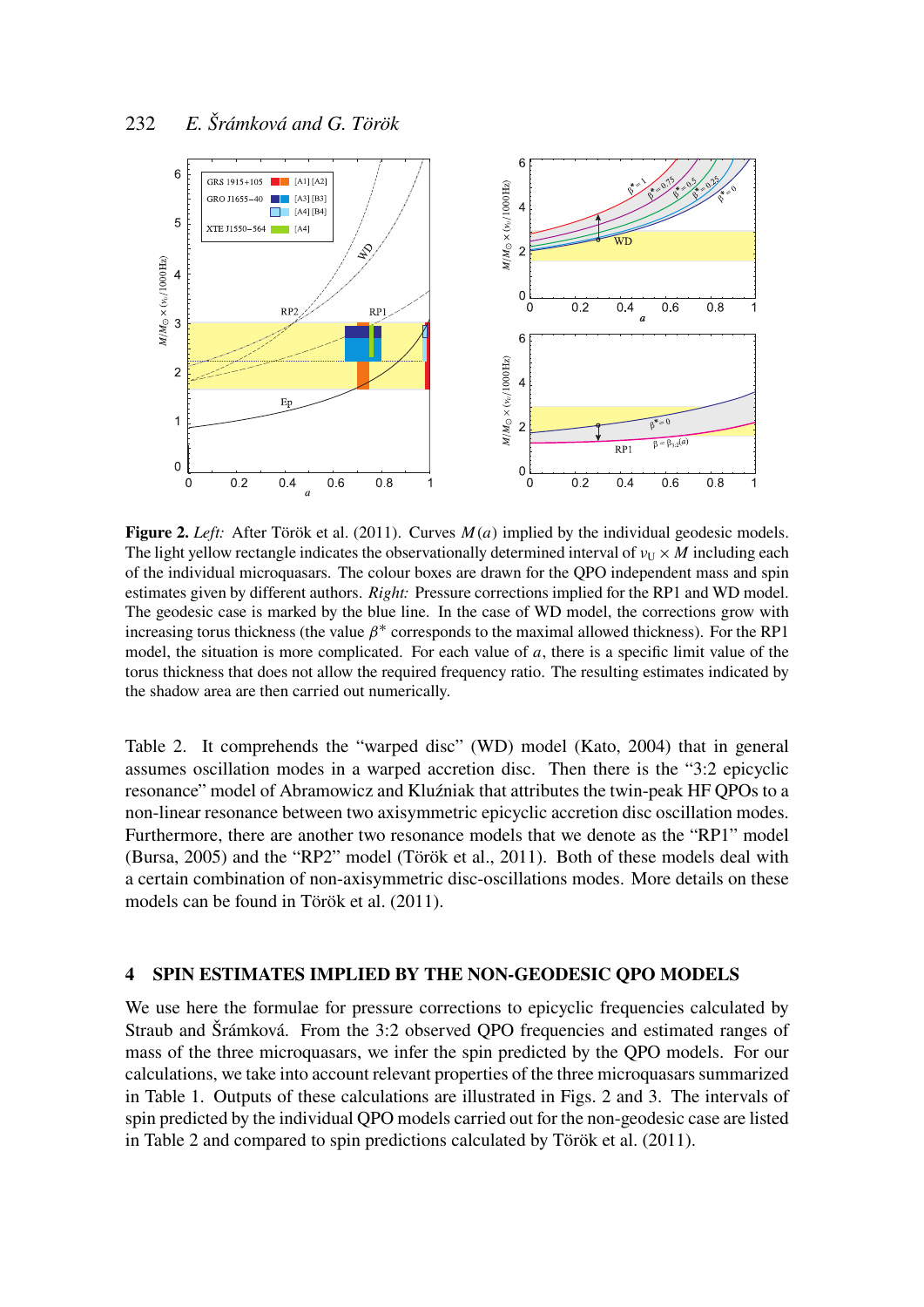

Figure 3. *Left:* Pressure corrections implied for the Ep and the RP2 model. The geodesic case is marked by the blue line. The corrections are rather small except for the case of the Ep model when considering high spin values. *Right:* Frequencies of the  $m = 0$  radial epicyclic mode calculated for tori with cusp tend to increase with increasing spin up to *a* ∼0.95. For high values of *a*, they rapidly decrease with increasing *a*.

#### 5 DISCUSSION AND CONCLUSIONS

Several groups of authors have applied different spectral fitting methods to measure the black hole spin in the three microquasars. We display the intervals of mass and spin of these sources implied by the spectral methods in the mass-spin diagram in the left panel of Fig. 2. The intervals are illustrated in the figure using the several coloured boxes. It is clear from the Figure that the spin predictions carried out by different authors are somewhat inconsistent.

Comparing the spin measurements obtained by the spectral methods to those predicted by theoretical QPO models may help to shed some light on the present puzzling situation. We present such comparison within the mass-spin diagrams displayed in Figs. 2 and 3. The individual curves in the Figures correspond to spin values predicted by the several QPO models given in Table 2. In the left panel of Fig. 2, we show curves corresponding to geodesic-flow estimates calculated by Török et al. (2011), while in the right panel of Fig. 2 and left panel of Fig. 3 we compare these estimates to estimates predicted by QPO models that involve non-geodesic flow described by the equilibrium, pressure-supported fluid torus. Different curves correspond to different torus thickness, which is marked using parameter  $\beta^*$ . Within the adopted notation, the curves marked by  $\beta^* = 0$  correspond to the case of a slender torus limit for which the epicyclic frequencies are equal to those of free test particles of geodesic motion. The curves marked by  $\beta^* = 1$  then correspond to the case of a torus with cusp.<sup>1</sup>

It is apparent from the Figures that presence of the pressure forces in the accretion flow may imply relatively large modifications to the QPO frequencies and consequently also to spin intervals previously predicted for the geodesic flow. This holds namely for the case of the WD and the RP1 model, both of which are shown in the right panel of Fig. 2.

<sup>1</sup> In the right panel of Fig. 3, we illustrate behaviour of the frequencies of  $m = 0$  radial epicyclic mode calculated for  $\beta^* = 1$ .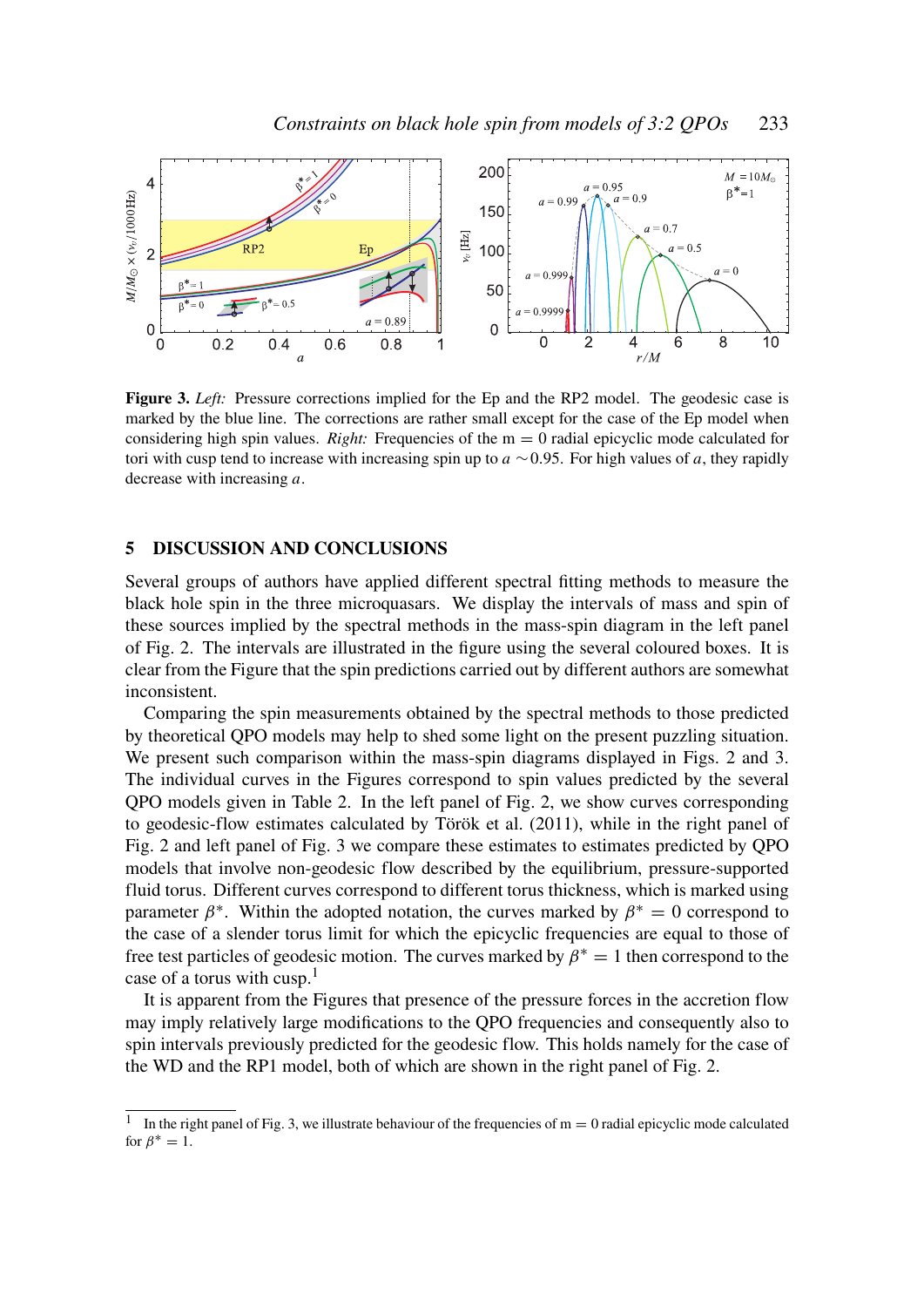## 234 *E. Šrámková and G. Török*

Table 2. Frequency relations corresponding to individual QPO models and the spin of the three microquasars implied by these models for the geodesic  $(a)$  and non-geodesic  $(a^*)$  case. The relations are expressed in terms of three fundamental frequencies of the perturbed circular geodesic motion. These are the Keplerian frequency, and the radial and vertical epicyclic frequencies, which are denoted by  $v_K$ ,  $v_r$  and  $v_\theta$ , respectively.

| Model     | <b>Frequency Relations</b>                          |                                                    | $a \sim$  | $a^*$ ~   |
|-----------|-----------------------------------------------------|----------------------------------------------------|-----------|-----------|
| <b>WD</b> | $\nu_L = 2(\nu_K - \nu_r)$ $\nu_U = 2\nu_K - \nu_r$ |                                                    | ${<}0.45$ | ${<}0.45$ |
| Ep        | $\nu_{\rm r} = \nu_{\rm r}$                         | $\nu_{\text{II}} = \nu_{\theta}$                   | $0.7 - 1$ | $0.6 - 1$ |
| RP1       | $\nu_{\rm L} = \nu_{\rm K} - \nu_{\rm r}$           | $\nu_{\text{II}} = \nu_{\theta}$                   | ${<}0.80$ | $0 - 1$   |
| RP2       | $\nu_{\rm L} = \nu_{\rm K} - \nu_{\rm r}$           | $\nu_{\text{II}} = 2\nu_{\text{K}} - \nu_{\theta}$ | < 0.45    | ${<}0.45$ |

The behaviour of curves illustrated in Fig. 3 shows that for the RP2 model assuming  $m = -1$  radial and  $m = -2$  vertical disc-oscillation modes the non-geodesic effects related to pressure do not cause any significant impact. For the Ep model, the results are similar when it is  $a \leq 0.9$ . The situation becomes different for  $a \geq 0.9$ , in which case the predicted QPO frequency rapidly decreases as the torus thickness rises. This leads to an interesting conclusion for the Ep model. Within the model framework, individual sources with a moderate spin ( $a \lesssim 0.9$ ) should exhibit a smaller spread of the measured 3:2 QPO frequencies than sources with a near-extreme spin, such as GRS-1915+105 ( $a \sim 1$ ). Clearly, this could be further examined using the large amount of high-resolution data available through the proposed Large Observatory for X-ray Timing (LOFT; Feroci et al., 2012).

#### ACKNOWLEDGEMENTS

The authors would like to acknowledge the support of the Czech grant GAČR 209/12/P740 and the project CZ.1.07/2.3.00/20.0071 "Synergy" aimed to support international collaboration of the Institute of Physics of SU Opava. We also acknowledge financial support from the internal grant of SU Opava, SGS/11/2013.

#### **REFERENCES**

- Abramowicz, M. A. and Kluźniak, W. (2001), A precise determination of black hole spin in GRO J1655-40, *Astronomy and Astrophysics*, 374, pp. L19–L20, arXiv: astro-ph/0105077.
- Belloni, T. M. and Stella, L. (2014), Fast Variability from Black-Hole Binaries, *Space Science Reviews*, 183, pp. 43–60, arXiv: 1407.7373.
- Blaes, O. M., Šrámková, E., Abramowicz, M. A., Kluzniak, W. and Torkelsson, U. (2007), Epicyclic ´ Oscillations of Fluid Bodies: Newtonian Nonslender Torus, *Astrophys. J.*, 665, pp. 642–653, arXiv: 0706.4483.
- Bursa, M. (2005), High-frequency QPOs in GRO J1655-40: Constraints on resonance models by spectral fits, in S. Hledík and Z. Stuchlík, editors, *RAGtime 6/7: Workshops on black holes and neutron stars*, pp. 39–45.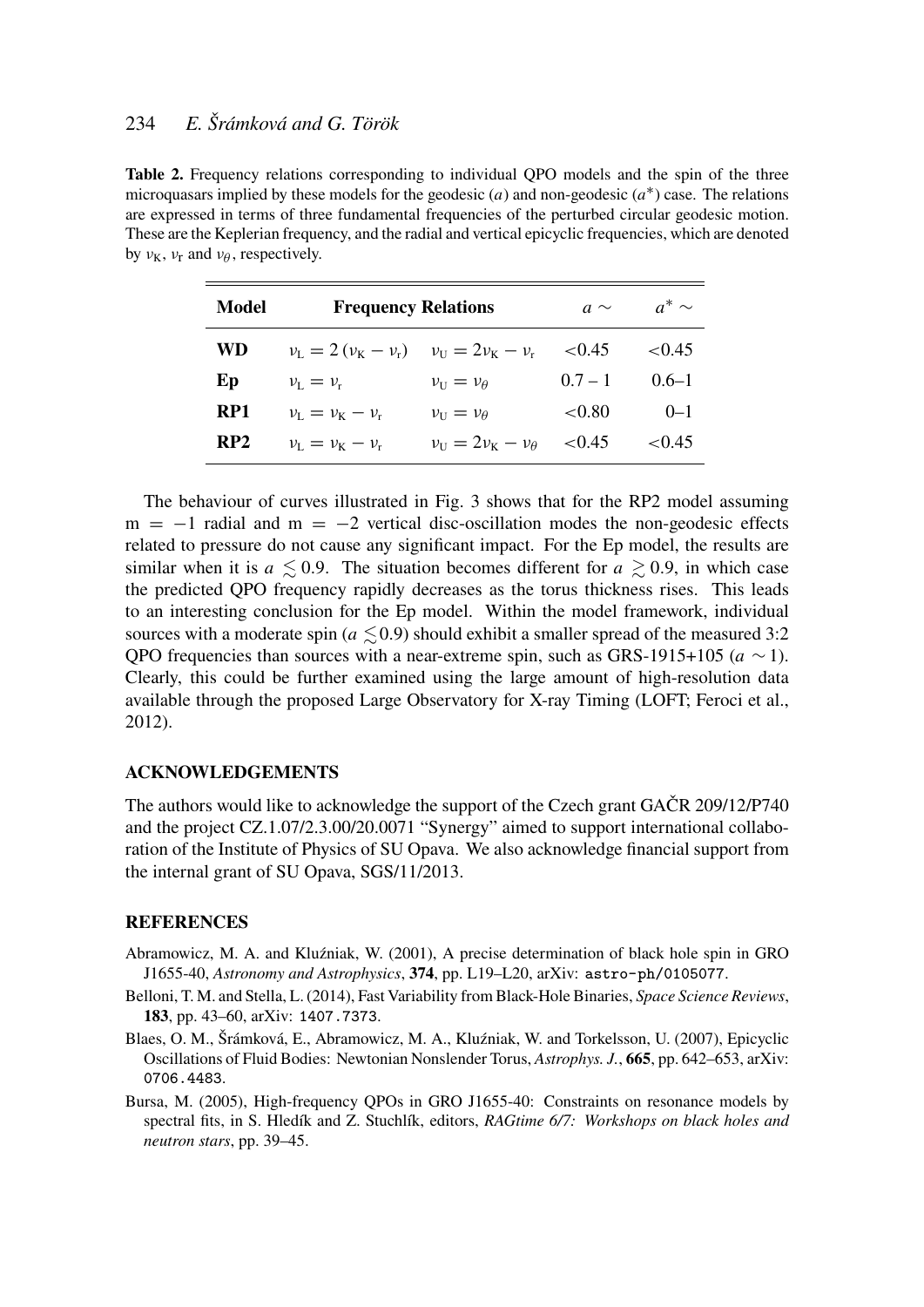- Done, C., Gierliński, M. and Kubota, A. (2007), Modelling the behaviour of accretion flows in X-ray binaries. Everything you always wanted to know about accretion but were afraid to ask, *Astronom. and Astrophys. Rev.*, 15, pp. 1–66, arXiv: 0708.0148.
- Feroci, M. et al. (2012), The Large Observatory for X-ray Timing (LOFT), *Experimental Astronomy*, 34, pp. 415–444, arXiv: 1107.0436.
- Greene, J., Bailyn, C. D. and Orosz, J. A. (2001), Optical and Infrared Photometry of the Microquasar GRO J1655-40 in Quiescence, *Astrophys. J.*, 554, pp. 1290–1297, arXiv: astro-ph/0101337.
- Greiner, J., Cuby, J. G. and McCaughrean, M. J. (2001), An unusually massive stellar black hole in the Galaxy, *Nature*, 414, pp. 522–525, arXiv: astro-ph/0111538.
- Kato, S. (2004), Wave-Warp Resonant Interactions in Relativistic Disks and kHz QPOs, *Publ. Astronom. Soc. Japan*, 56, pp. 559–567.
- McClintock, J. E., Narayan, R., and Shafee, R. (2007), Estimating the Spins of Stellar-Mass Black Holes, in *Black Holes*, pp. 252–260, Cambridge University Press, ISBN 978-1-107-00553-2 hardback, arXiv: astro-ph/0707.4492.
- McClintock, J. E., Narayan, R., Davis, S. W., Gou, L., Kulkarni, A., Orosz, J. A., Penna, R. F., Remillard, R. A. and Steiner, J. F. (2011), Measuring the spins of accreting black holes, *Classical Quantum Gravity*, 28(11), 114009, arXiv: 1101.0811.
- McClintock, J. E., Narayan, R., Gou, L., Liu, J., Penna, R. F. and Steiner, J. F. (2010), Measuring the Spins of Stellar Black Holes: A Progress Report, *X-ray Astronomy 2009; Present Status, Multi-Wavelength Approach and Future Perspectives*, 1248, pp. 101–106, arXiv: 0911.5408.
- McClintock, J. E., Narayan, R. and Steiner, J. F. (2014), Black Hole Spin via Continuum Fitting and the Role of Spin in Powering Transient Jets, *Space Science Reviews*, 183, pp. 295–322.
- McClintock, J. E. and Remillard, R. A. (2003), Black hole binaries, arXiv: astro-ph/0306213.
- McClintock, J. E., Shafee, R., Narayan, R., Remillard, R. A., Davis, S. W. and Li, L.-X. (2006), The Spin of the Near-Extreme Kerr Black Hole GRS 1915+105, *Astrophys. J.*, 652, pp. 518–539, arXiv: astro-ph/0606076.
- Middleton, M., Done, C., Gierliński, M. and Davis, S. W. (2006), Black hole spin in GRS 1915+105, *Monthly Notices Roy. Astronom. Soc.*, 373, pp. 1004–1012, arXiv: astro-ph/0601540.
- Miller, J. M. (2007), Relativistic X-Ray Lines from the Inner Accretion Disks Around Black Holes, *Annual Review of Astronomy and Astrophysics*, 45, pp. 441–479, arXiv: 0705.0540.
- Miller, J. M., Reynolds, C. S., Fabian, A. C., Miniutti, G. and Gallo, L. C. (2009), Stellar-Mass Black Hole Spin Constraints from Disk Reflection and Continuum Modeling, *Astrophys. J.*, 697, pp. 900–912, arXiv: 0902.2840.
- Orosz, J. A., Groot, P. J., van der Klis, M., McClintock, J. E., Garcia, M. R., Zhao, P., Jain, R. K., Bailyn, C. D. and Remillard, R. A. (2002), Dynamical Evidence for a Black Hole in the Microquasar XTE J1550-564, *Astrophys. J.*, 568, pp. 845–861, arXiv: astro-ph/0112101.
- Remillard, R. A., Muno, M. P., McClintock, J. E. and Orosz, J. A. (2002), Evidence for Harmonic Relationships in the High-Frequency Quasi-periodic Oscillations of XTE J1550-564 and GRO J1655-40, *Astrophys. J.*, 580, pp. 1030–1042, arXiv: astro-ph/0202305.
- Remillard, R. A., Muno, M. P., McClintock, J. E. and Orosz, J. A. (2003), "Voice-prints" within the unstable light curves of GRS 1915+105: QPOs at 165 and 113 Hz, in *AAS/High Energy Astrophysics Division #7*, volume 35 of *Bulletin of the American Astronomical Society*, p. 648.
- Shafee, R., McKinney, J. C., Narayan, R., Tchekhovskoy, A., Gammie, C. F. and McClintock, J. E. (2008), Three-Dimensional Simulations of Magnetized Thin Accretion Disks around Black Holes: Stress in the Plunging Region, *Astrophys. J. Lett.*, 687, pp. L25–L28, arXiv: 0808.2860.
- Šrámková, E., Török, G., Kotrlová, A., Bakala, P., Abramowicz, M. A., Stuchlík, Z., Goluchová, K. and Kluźniak, W. (2015a), astronomy and Astrophysics submitted.